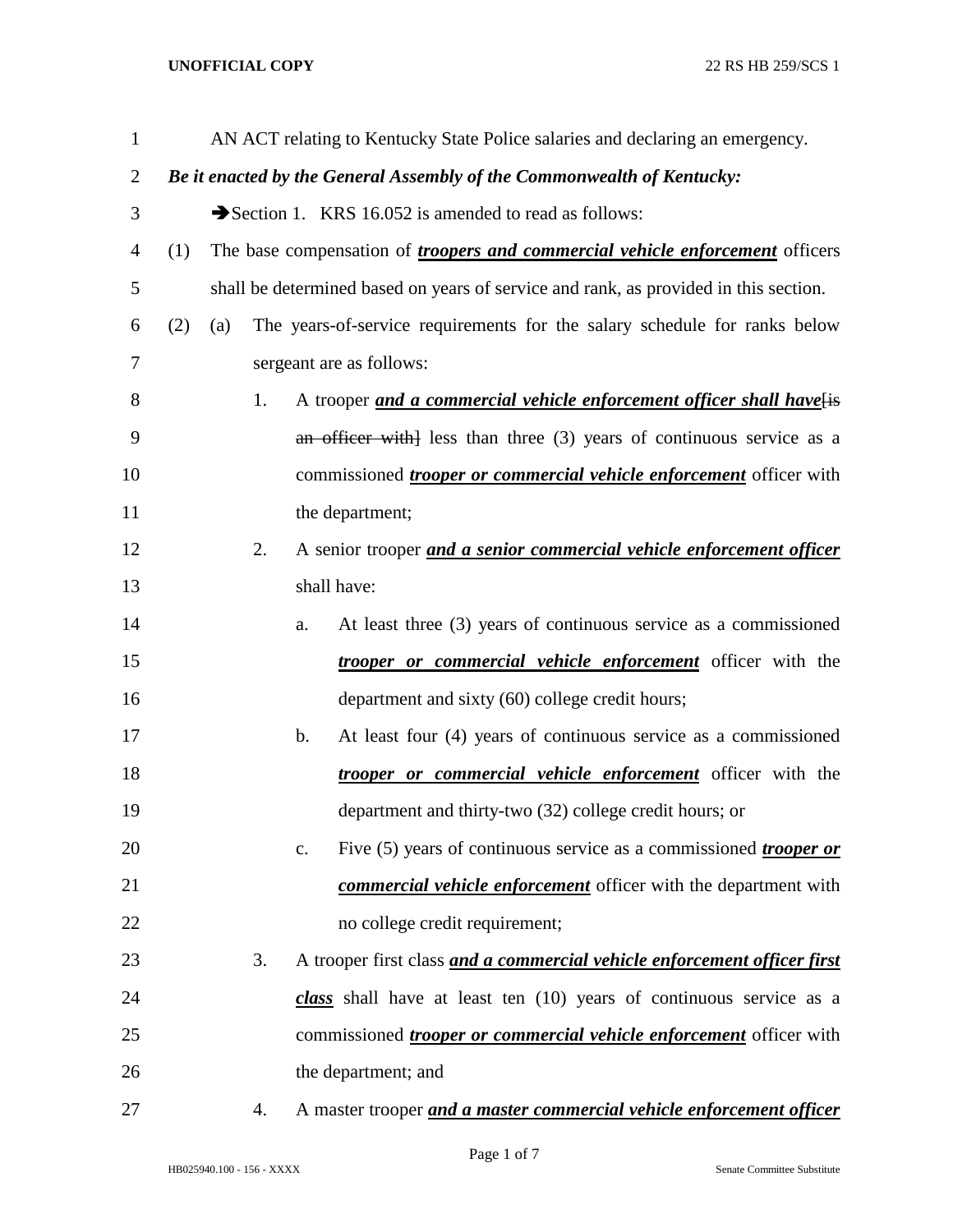- shall have at least fifteen (15) years of continuous service as a commissioned *trooper or commercial vehicle enforcement* officer with the department. (b) In addition to meeting the years of service requirements established by paragraph (a) of this subsection, *troopers and commercial vehicle enforcement* officers listed in the salary schedule for *troopers and*
- *commercial vehicle enforcement* officers below the rank of sergeant shall also meet the requirements for promotion in rank established by the commissioner pursuant to KRS 16.050.
- (c) Requirements for promotion to sergeant, lieutenant, and captain are as established by KRS 16.055.
- (3) Any overtime and any salary supplement received from the Law Enforcement Foundation Program pursuant to KRS 15.410 to 15.510 or any comparable supplements received from another funding source shall be in addition to the amounts reflected in the base salary schedules established by subsection (4) of this section.
- (4) (a) The salary schedules established in this subsection are based on a combination of *trooper and commercial vehicle enforcement* officer classification and years of service.
- (b) When "NA" appears in the schedule, it is not possible for *a*[an] *trooper or commercial vehicle enforcement* officer to be in that classification and years- of-service combination based upon statutory or regulatory conditions established for promotion or advancement.
- (c) Salary increases based on years of service shall be effective on the first day of the month during which the anniversary of the *trooper's or commercial vehicle enforcement* officer's appointment as a commissioned Kentucky State Police officer falls.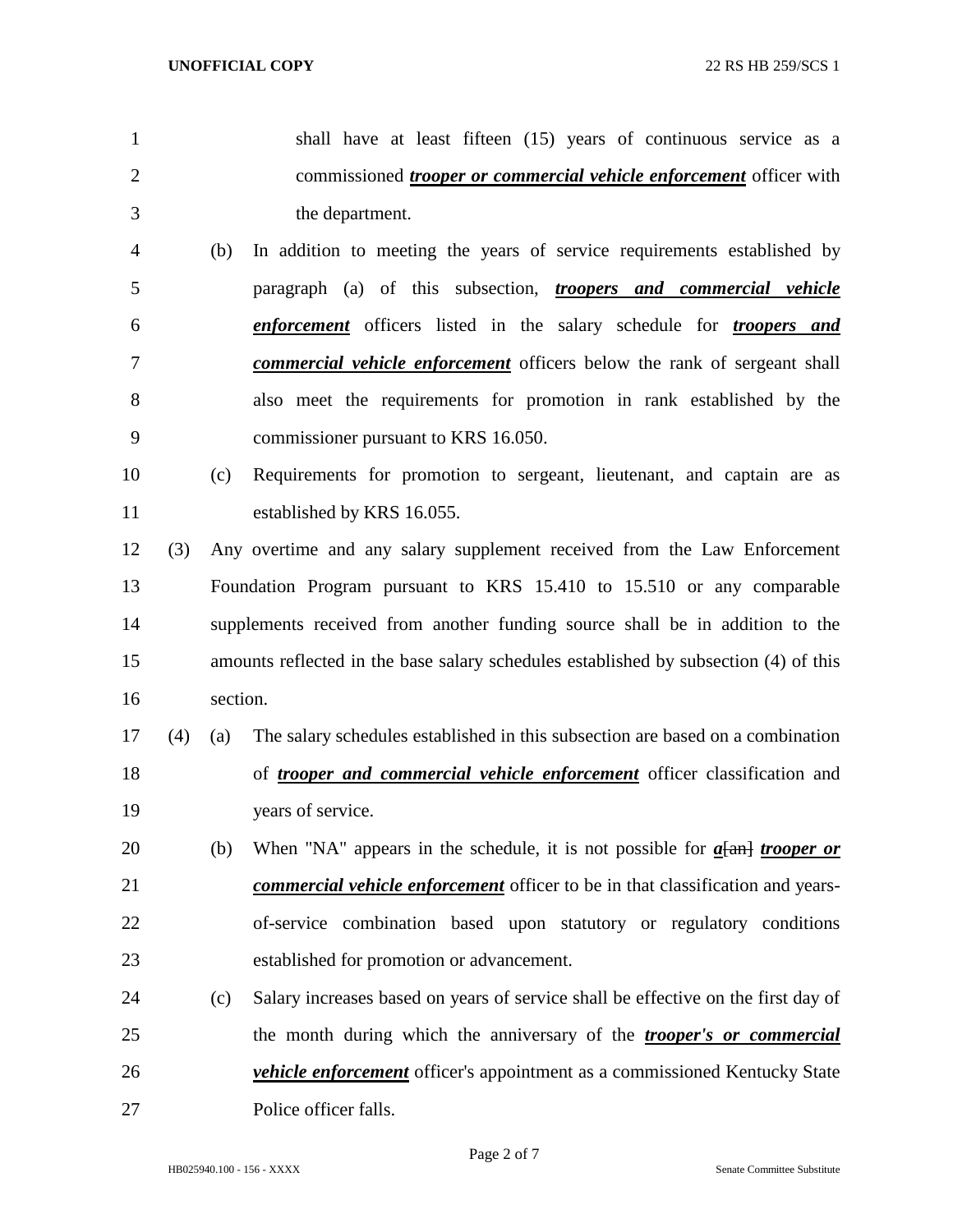| 1              | (d)                         |                |                          |             |                                                                | Salary increases based on promotion to a higher rank shall be effective on the        |
|----------------|-----------------------------|----------------|--------------------------|-------------|----------------------------------------------------------------|---------------------------------------------------------------------------------------|
| $\overline{2}$ |                             |                |                          |             |                                                                | first day the <i>trooper and commercial vehicle enforcement</i> officer is            |
| 3              |                             | promoted.      |                          |             |                                                                |                                                                                       |
| 4              | (e)                         |                |                          |             |                                                                | If $a$ [an] <i>trooper or commercial vehicle enforcement</i> officer is reverted to a |
| 5              |                             |                |                          |             |                                                                | previous rank, the <i>trooper's or commercial vehicle enforcement</i> officer's       |
| 6              |                             |                |                          |             |                                                                | salary shall be adjusted to the salary reflected in the base salary schedule for      |
| 7              |                             |                |                          |             |                                                                | the <i>trooper's or commercial vehicle enforcement</i> officer's applicable number    |
| 8              |                             |                |                          |             |                                                                | of years of service and rank. The adjustment shall take effect the first pay          |
| 9              |                             |                |                          |             | period following the pay period in which the reversion occurs. |                                                                                       |
| 10             | (f)                         |                |                          |             |                                                                | The base salary for a cadet trooper or commercial vehicle enforcement                 |
| 11             |                             | <i>officer</i> | shall<br>cadet           | be          | <i>forty-five</i> [thirty-five] thousand                       | dollars                                                                               |
| 12             |                             |                | $(\$45,000$ [\$35,000]). |             |                                                                |                                                                                       |
| 13             | $\left( \mathbf{g} \right)$ |                |                          |             |                                                                | The salary for a legislative security specialist, as established in KRS 16.187        |
| 14             |                             |                |                          |             |                                                                | <u>and 16.188, shall be the equivalent of the base salary for a trooper or</u>        |
| 15             |                             |                |                          |             |                                                                | <u>commercial vehicle enforcement officer with the same number of years of</u>        |
| 16             |                             | service.       |                          |             |                                                                |                                                                                       |
| 17             |                             |                |                          |             | BASE SALARY SCHEDULE FOR RANKS BELOW SERGEANT                  |                                                                                       |
| 18             | <b>Years of Service</b>     |                |                          |             | <b>Trooper Salary Steps Based on Rank</b>                      |                                                                                       |
| 19             |                             |                | Trooper                  | Senior      | <b>First Class</b>                                             | Master                                                                                |
| 20             | <b>Base Pay</b>             |                | <u>\$55,888.80</u>       | $N\!/\!A$   | $N\!/\!A$                                                      | $N\!/\!A$                                                                             |
| 21             | 3 years                     |                | \$59,583.12              | \$61,422.00 | $N\!/\!A$                                                      | $N\!/\!A$                                                                             |
| 22             | 5 years                     |                | $N\!/\!A$                | \$62,719.20 | N/A                                                            | $N\!/\!A$                                                                             |
| 23             | 7 years                     |                | N/A                      | \$64,053.12 | $N\!/\!A$                                                      | $N\!/\!A$                                                                             |
| 24             | 9 years                     |                | N/A                      | \$65,428.08 | $N\!/\!A$                                                      | $N\!/\!A$                                                                             |
| 25             | 10 years                    |                | N/A                      | $N\!/\!A$   | <u>\$65,723.76</u>                                             | $N\!/\!A$                                                                             |
| 26             | 13 years                    |                | N/A                      | N/A         | <u>\$68,368.08</u>                                             | $N\!/\!A$                                                                             |
| 27             | 15 years                    |                | N/A                      | N/A         | $N\!/\!A$                                                      | \$74,742.00                                                                           |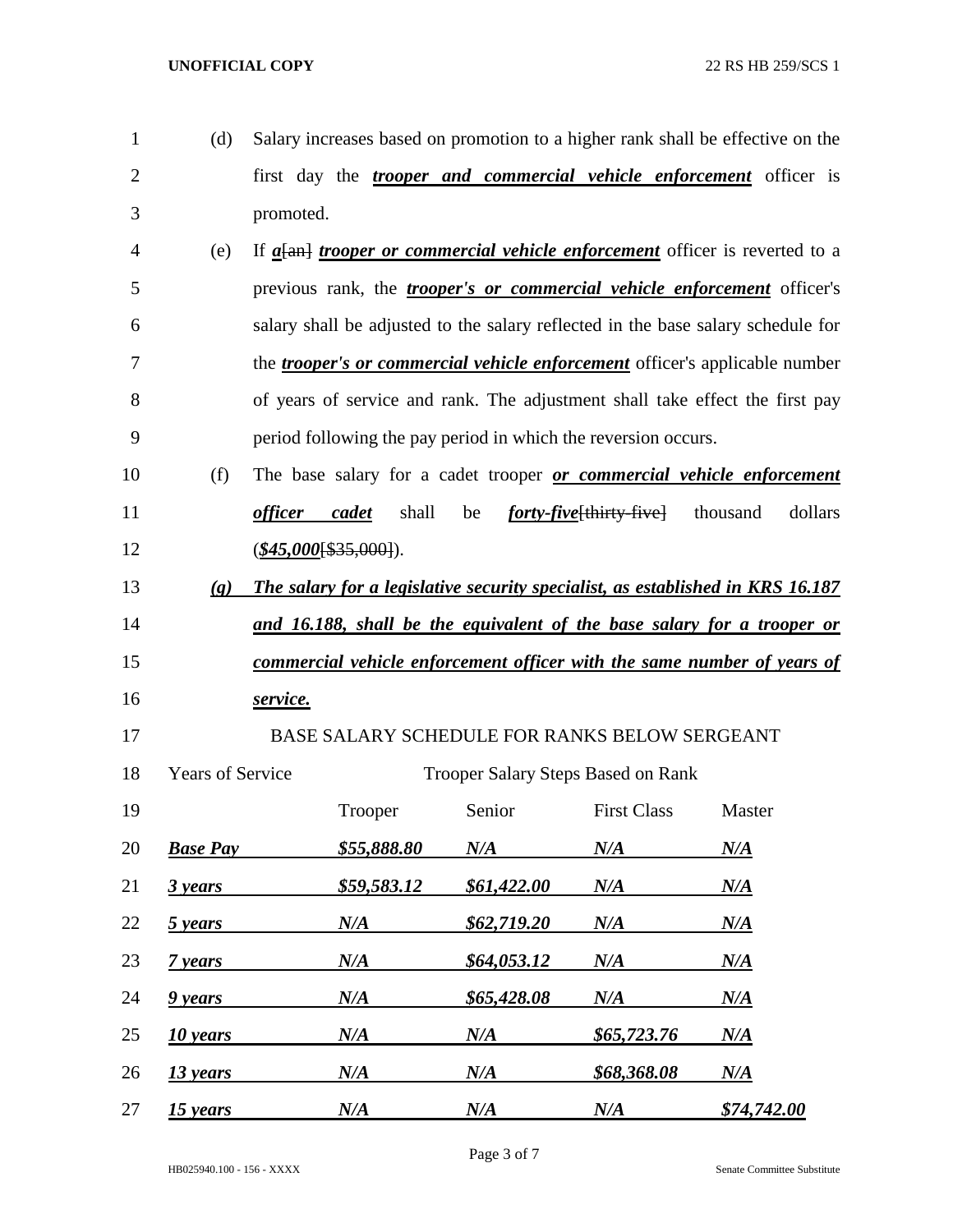**UNOFFICIAL COPY** 22 RS HB 259/SCS 1

| 1              | 17 years                                           | N/A                                            | N/A      | N/A      | \$77,837.04         |
|----------------|----------------------------------------------------|------------------------------------------------|----------|----------|---------------------|
| $\overline{2}$ | 19 years                                           | N/A                                            | N/A      | N/A      | \$81,116.88         |
| 3              | 21 years                                           | N/A                                            | N/A      | N/A      | \$84,499.20         |
| $\overline{4}$ | $23$ years                                         | N/A                                            | N/A      | N/A      | \$88,081.20         |
| 5              | $25$ years                                         | N/A                                            | N/A      | N/A      | \$88,834.56         |
| 6              | $27$ years                                         | N/A                                            | N/A      | N/A      | \$89,594.16         |
| 7              | 29 years                                           | N/A                                            | N/A      | N/A      | \$90,361.68         |
| 8              | Pay<br><b>Base</b>                                 | \$37,887                                       | \$43,014 | NA       | NA                  |
| 9              | 3 years                                            | \$41,310                                       | NA       | NA       | NA                  |
| 10             | 5-years                                            | \$43,014                                       | \$44,216 | NA       | NA                  |
| 11             | 7 years                                            | <b>NA</b>                                      | \$45,452 | NA       | NA                  |
| 12             | 9 years                                            | <b>NA</b>                                      | \$46,726 | NA       | NA                  |
| 13             | 10 years                                           | <b>NA</b>                                      | NA       | \$47,000 | NA                  |
| 14             | 13 years                                           | <b>NA</b>                                      | NA       | \$49,450 | NA                  |
| 15             | 15 years                                           | <b>NA</b>                                      | NA       | NA       | \$55,356            |
| 16             | 17 years                                           | NA                                             | NA       | NA       | <del>\$58,224</del> |
| 17             | 19 years                                           | NA                                             | NA       | NA       | \$61,263            |
| 18             | 21 years                                           | NA                                             | NA       | NA       | \$64,397            |
| 19             | 23 years                                           | NA                                             | NA       | NA       | \$67,716            |
|                | 20 25 years – NA NA NA \$68,414                    |                                                |          |          |                     |
|                | 21 27 years NA NA NA \$69,118                      |                                                |          |          |                     |
|                | 22 29 years – NA NA NA \$69,829                    |                                                |          |          |                     |
| 23             |                                                    | <b>BASE SALARY SCHEDULE SERGEANT AND ABOVE</b> |          |          |                     |
| 24             | <b>Years of Service</b> Salary Steps Based on Rank |                                                |          |          |                     |
| 25             | Sergeant Lieutenant Captain                        |                                                |          |          |                     |
|                | 26 6 years \$45,271 NA NA                          |                                                |          |          |                     |
|                | 27 <del>7 years \$47,271 \$53,500 NA</del>         |                                                |          |          |                     |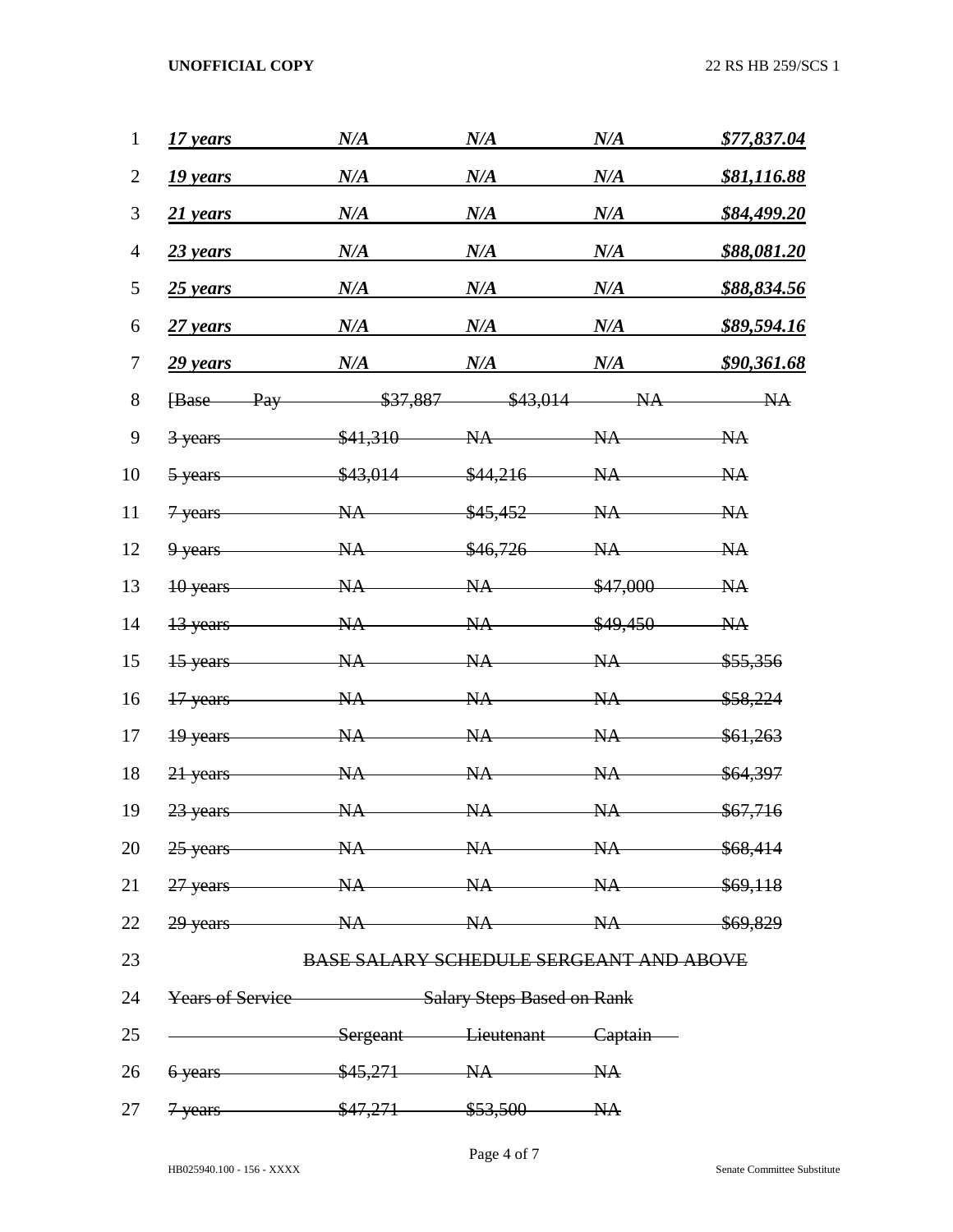**UNOFFICIAL COPY** 22 RS HB 259/SCS 1

| 1  | 8 years                                                                                  |                  | $$47.805$ NA $$59.100$         |                                                                                       |  |  |  |
|----|------------------------------------------------------------------------------------------|------------------|--------------------------------|---------------------------------------------------------------------------------------|--|--|--|
| 2  | $9$ years                                                                                | \$49,918         | $$54,500$ NA                   |                                                                                       |  |  |  |
| 3  | 11 years                                                                                 |                  | $$50.911$ $$56.000$ $$61.199$  |                                                                                       |  |  |  |
| 4  | 13 years                                                                                 |                  | $$53,108$ $$58,000$ $$63,798$  |                                                                                       |  |  |  |
| 5  | 15 years                                                                                 |                  | $$56,966$ $$61,000$ $$67,188$  |                                                                                       |  |  |  |
| 6  | 17 years                                                                                 |                  | $$61,093$ $$65,000$ $$70,747$  |                                                                                       |  |  |  |
| 7  | 19 years                                                                                 |                  | $$65,510$ $$70,436$ $$74,845$  |                                                                                       |  |  |  |
| 8  | 21 years                                                                                 |                  | $$70,235$ $$74,158$ $$78,409$  |                                                                                       |  |  |  |
| 9  | 23 years                                                                                 |                  | $$75,292$ $$78,066$ $$82,529$  |                                                                                       |  |  |  |
| 10 | $25$ years                                                                               |                  | $$80,702$ $$82,169$ $$86,755$  |                                                                                       |  |  |  |
| 11 | $27$ years                                                                               |                  | $$85,491$ $$86,478$ $$90,306$  |                                                                                       |  |  |  |
| 12 | 29 years                                                                                 |                  | $$90,686$ $$91,002$ $$93,9981$ |                                                                                       |  |  |  |
| 13 | (5)                                                                                      |                  |                                | The base salary for ranks defined in KRS 16.055 and 16.191 shall be set at:           |  |  |  |
| 14 | Ten percent (10%) above the base salary for the trooper's or commercial<br>(a)           |                  |                                |                                                                                       |  |  |  |
| 15 | vehicle enforcement officer's applicable number of years of service for the              |                  |                                |                                                                                       |  |  |  |
| 16 | rank of sergeant;                                                                        |                  |                                |                                                                                       |  |  |  |
| 17 | (b)<br><b>Twenty percent (20%) above the base salary for the trooper's or commercial</b> |                  |                                |                                                                                       |  |  |  |
| 18 | vehicle enforcement officer's applicable number of years of service for the              |                  |                                |                                                                                       |  |  |  |
| 19 | rank of lieutenant; and                                                                  |                  |                                |                                                                                       |  |  |  |
| 20 | Thirty percent (30%) above the base salary for the trooper's or commercial<br>(c)        |                  |                                |                                                                                       |  |  |  |
| 21 | vehicle enforcement officer's applicable number of years of service for the              |                  |                                |                                                                                       |  |  |  |
| 22 |                                                                                          | rank of captain. |                                |                                                                                       |  |  |  |
| 23 | $\left( 6\right)$                                                                        |                  |                                | Beginning on July 1, $2023[2018]$ , the salary schedule established by subsection (4) |  |  |  |
| 24 | of this section shall be adjusted annually to incorporate any increase in the            |                  |                                |                                                                                       |  |  |  |
| 25 | nonseasonally adjusted Consumer Price Index for all urban consumers, U.S. city           |                  |                                |                                                                                       |  |  |  |
| 26 | average, all items, published by the United States Department of Labor, Bureau of        |                  |                                |                                                                                       |  |  |  |
| 27 | Labor Statistics.                                                                        |                  |                                |                                                                                       |  |  |  |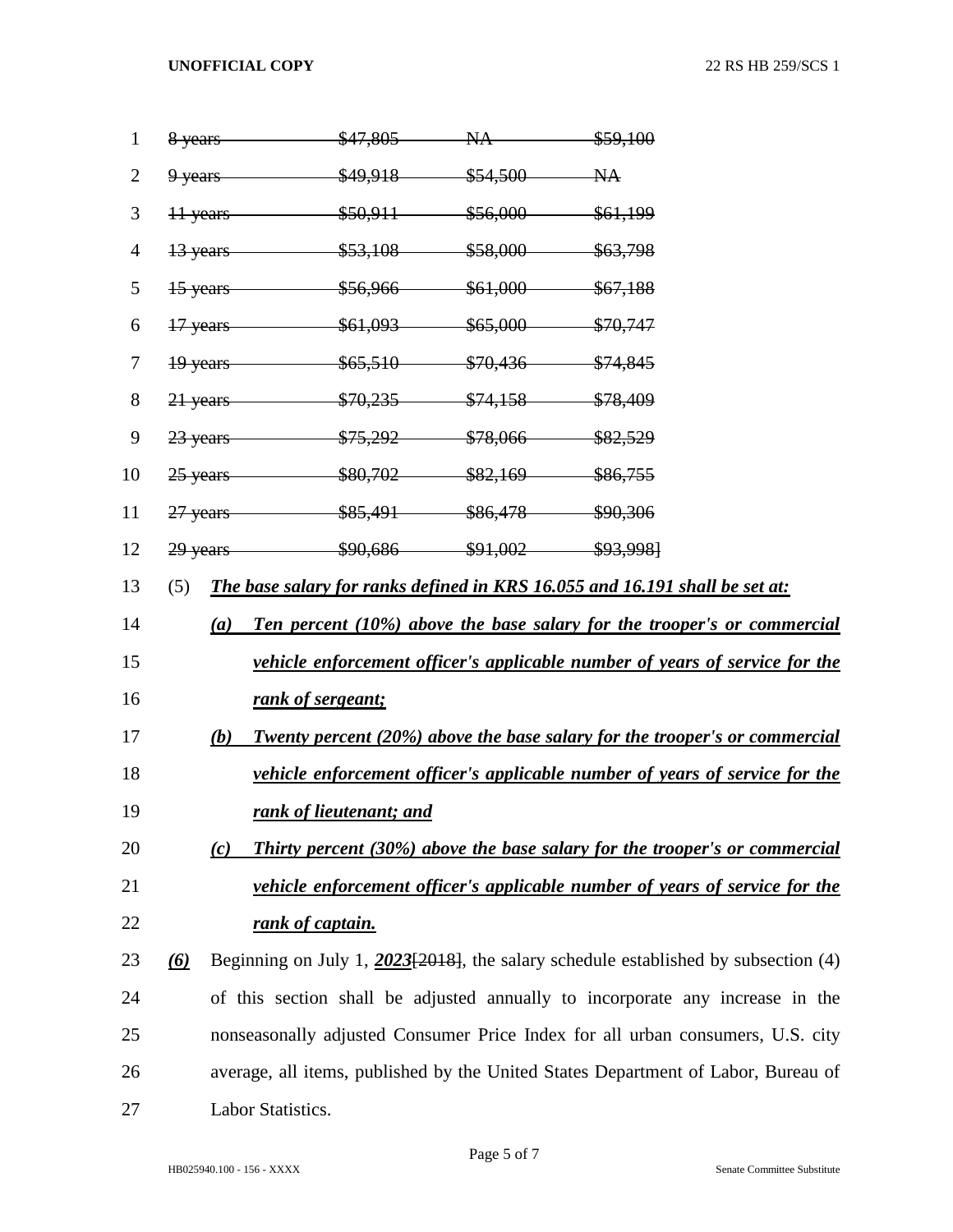- *(7)*[(6)] The salary schedules shall be applied to *troopers and commercial vehicle enforcement* officers employed by the department on *July 1, 2022*[July 15, 2016], as follows: (a) Except as provided in paragraph (b) of this subsection: 1. Any *trooper or commercial vehicle enforcement* officer whose base salary exceeds the amount established for his or her years of service and rank in subsection (4) of this section shall retain his or her base salary and shall not receive an increase under the salary schedule until the *trooper's or commercial vehicle enforcement* officer's years of service and rank require a higher base salary than the base salary he or she was receiving on *July 1, 2022*[July 15, 2016]; and 2. Any *trooper or commercial vehicle enforcement* officer whose base salary is below the amount established for his or her years of service and 14 rank in subsection (4) of this section shall receive the base salary he or she qualifies for under the salary schedule for the pay period beginning
- *July 1, 2022*[August 1, 2016]; and

 (b) Any *trooper or commercial vehicle enforcement* officer who is receiving compensation under KRS 16.165 shall not receive any years of service or rank increases during any period that he or she is receiving compensation under KRS 16.165.

 *(8)*[(7)] The commissioner may establish additional ranks beyond those provided in the salary schedules established by this section, including the ranks of major, lieutenant colonel, colonel, and executive security detail. If the commissioner establishes any of these ranks, the commissioner shall set forth in a policy the conditions under which *a*[an] *trooper or commercial vehicle enforcement* officer may be promoted to the rank, and the salary that the *trooper or commercial vehicle enforcement* officer will receive while serving in that rank.